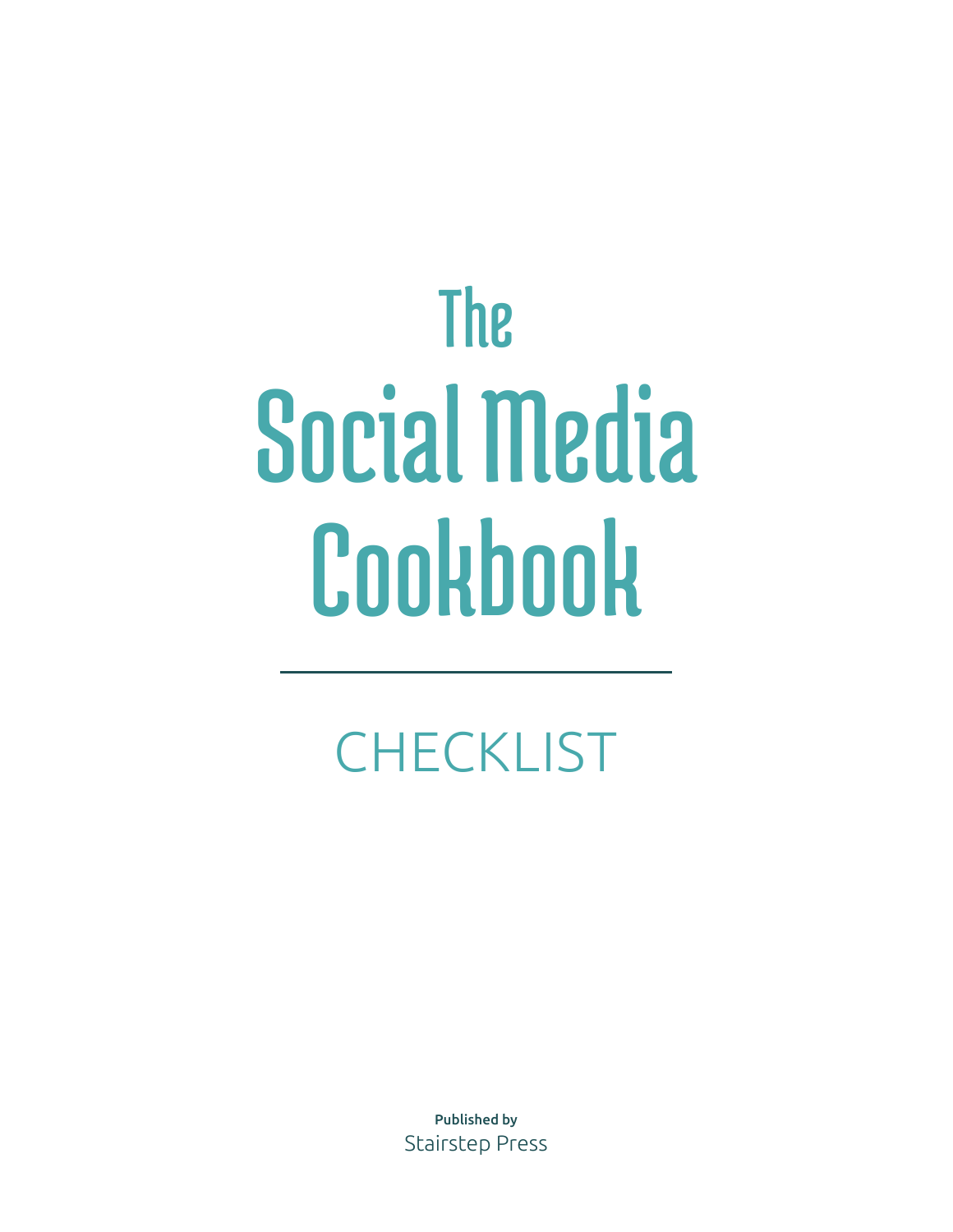## FACEBOOK CHECKLIST

## Goal Setting

**List your top goals for marketing on Facebook:**

| <u>.</u> . |  |
|------------|--|
| <u>.</u>   |  |

### Business Page Ingredients

- Create a powerful avatar/profile image (size 160 x 160 pixels).
- Add an enticing cover image (size 851 x 315 pixels).
- Season your page with keywords in your business description, service description and other areas in the About section.
- Claim your @tag name.
- Activate your Call to Action button.

## Business Page Action Items – Review this list every week.

#### **Provide a mix of content:**

- Videos
- Photos representing your product or service (size 940 x 788 pixels)
- Links from blog articles useful to your audience
- $\bullet$  Links to your website or blog

#### **Educate your audience. What do you want your followers to learn about your business or brand?**

#### **Engage with your audience**

- Invite others to follow your page.
- Comment, like or share other pages your business follows.
- Respond to people commenting on your page.
- $\bullet$  Explore Facebook Live.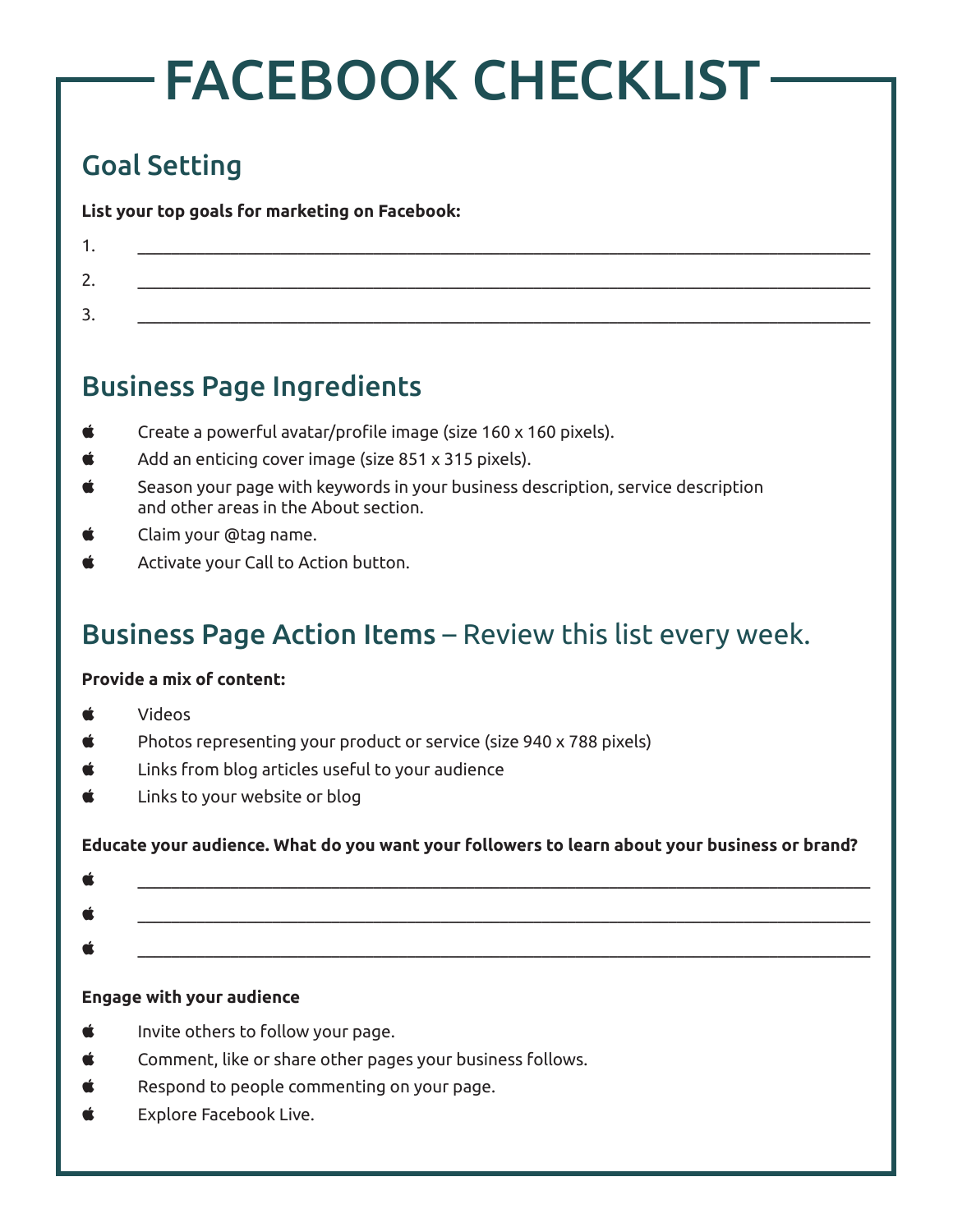## FACEBOOK CHECKLIST

## Monitor to Improve your Facebook Recipe Monthly

**Each business is going to want to monitor different metrics based on your own recipes for success. Here are suggestions:**

- Number of Followers?
- Number of Followers you gained/lost?
- $\bullet$  How many times did you post during the month?
- Which content topics are getting the most reach? What about the best engagement?

\_\_\_\_\_\_\_\_\_\_\_\_\_\_\_\_\_\_\_\_\_\_\_\_\_\_\_\_\_\_\_\_\_\_\_\_\_\_\_\_\_\_\_\_\_\_\_\_\_\_\_\_\_\_\_\_\_\_\_\_\_\_\_\_\_\_\_\_\_\_\_\_\_\_\_\_\_\_\_\_\_\_\_\_\_\_\_\_\_\_\_\_\_

\_\_\_\_\_\_\_\_\_\_\_\_\_\_\_\_\_\_\_\_\_\_\_\_\_\_\_\_\_\_\_\_\_\_\_\_\_\_\_\_\_\_\_\_\_\_\_\_\_\_\_\_\_\_\_\_\_\_\_\_\_\_\_\_\_\_\_\_\_\_\_\_\_\_\_\_\_\_\_\_\_\_\_\_\_\_\_\_\_\_\_\_\_

\_\_\_\_\_\_\_\_\_\_\_\_\_\_\_\_\_\_\_\_\_\_\_\_\_\_\_\_\_\_\_\_\_\_\_\_\_\_\_\_\_\_\_\_\_\_\_\_\_\_\_\_\_\_\_\_\_\_\_\_\_\_\_\_\_\_\_\_\_\_\_\_\_\_\_\_\_\_\_\_\_\_\_\_\_\_\_\_\_\_\_\_\_

\_\_\_\_\_\_\_\_\_\_\_\_\_\_\_\_\_\_\_\_\_\_\_\_\_\_\_\_\_\_\_\_\_\_\_\_\_\_\_\_\_\_\_\_\_\_\_\_\_\_\_\_\_\_\_\_\_\_\_\_\_\_\_\_\_\_\_\_\_\_\_\_\_\_\_\_\_\_\_\_\_\_\_\_\_\_\_\_\_\_\_\_\_

\_\_\_\_\_\_\_\_\_\_\_\_\_\_\_\_\_\_\_\_\_\_\_\_\_\_\_\_\_\_\_\_\_\_\_\_\_\_\_\_\_\_\_\_\_\_\_\_\_\_\_\_\_\_\_\_\_\_\_\_\_\_\_\_\_\_\_\_\_\_\_\_\_\_\_\_\_\_\_\_\_\_\_\_\_\_\_\_\_\_\_\_\_

\_\_\_\_\_\_\_\_\_\_\_\_\_\_\_\_\_\_\_\_\_\_\_\_\_\_\_\_\_\_\_\_\_\_\_\_\_\_\_\_\_\_\_\_\_\_\_\_\_\_\_\_\_\_\_\_\_\_\_\_\_\_\_\_\_\_\_\_\_\_\_\_\_\_\_\_\_\_\_\_\_\_\_\_\_\_\_\_\_\_\_\_\_

- There are four types of post content for Facebook: text, links, photo and video. Which post type is getting the most reach? The most engagement?
- What is the tone of your most popular posts? Are they sharing a feeling? Are they entertaining? Informative?
- When are your most popular posts? What time of day? What days of the week?

#### **What could you do more of next month?**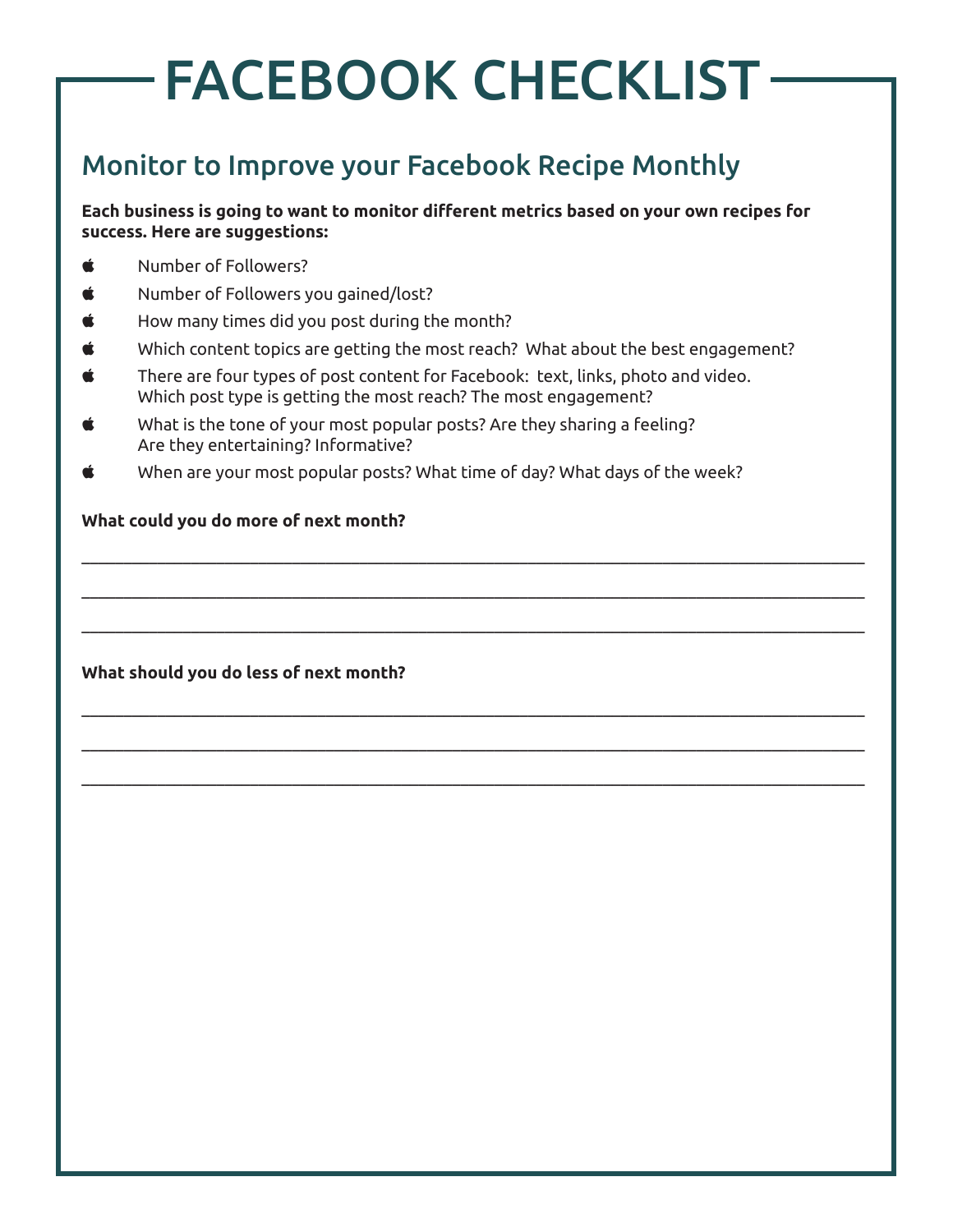## LINKEDIN CHECKLIST

## Goal Setting

**List your top goals for marketing on LinkedIn:**

| . .             |  |
|-----------------|--|
| ◠<br><u>.</u> . |  |
| ર<br><u>.</u>   |  |
|                 |  |

## Your LinkedIn Business Page and Profile Ingredients

#### **Personal Profile:**

- Season your personal profile with keywords to optimize it.
- Use a professional personal photo (size between 200 x 200 and 500 x 500 pixels).
- Add a background cover image (size 1,400 x 425 pixels).
- $\bullet$  Claim your customized URL.

#### **Build a powerful company page:**

- $\bullet$  Use exact sizing with images.
- $\bullet$  Company page banner image: minimum 646 x 220 pixels
- $\bullet$  Logo size: 400 x 400 pixels
- Square logo: 60 x 60 pixels
- Create one or more Showcase Pages.
- $\bullet$  Hero image size for a Showcase Page is 974 x 330 pixels
- Season your page with keywords in your business description, Showcase Page description and specialties.

## LinkedIn Action Items – Review this list every week.

- Ask people to endorse you and give you recommendations.
- $\bullet$  Post updates regularly. Share posts with images (size 800 x 400 pixels), videos and links.
- Check the area in the upper right of your profile page for quick ways to comment or like work anniversaries, promotions, and news shared by others.
- Publish blogs and articles using LinkedIn's publishing platform. Spice up your content with images and video.
- Make new connections often.
- Post links to your company blog and other newsworthy events on your website.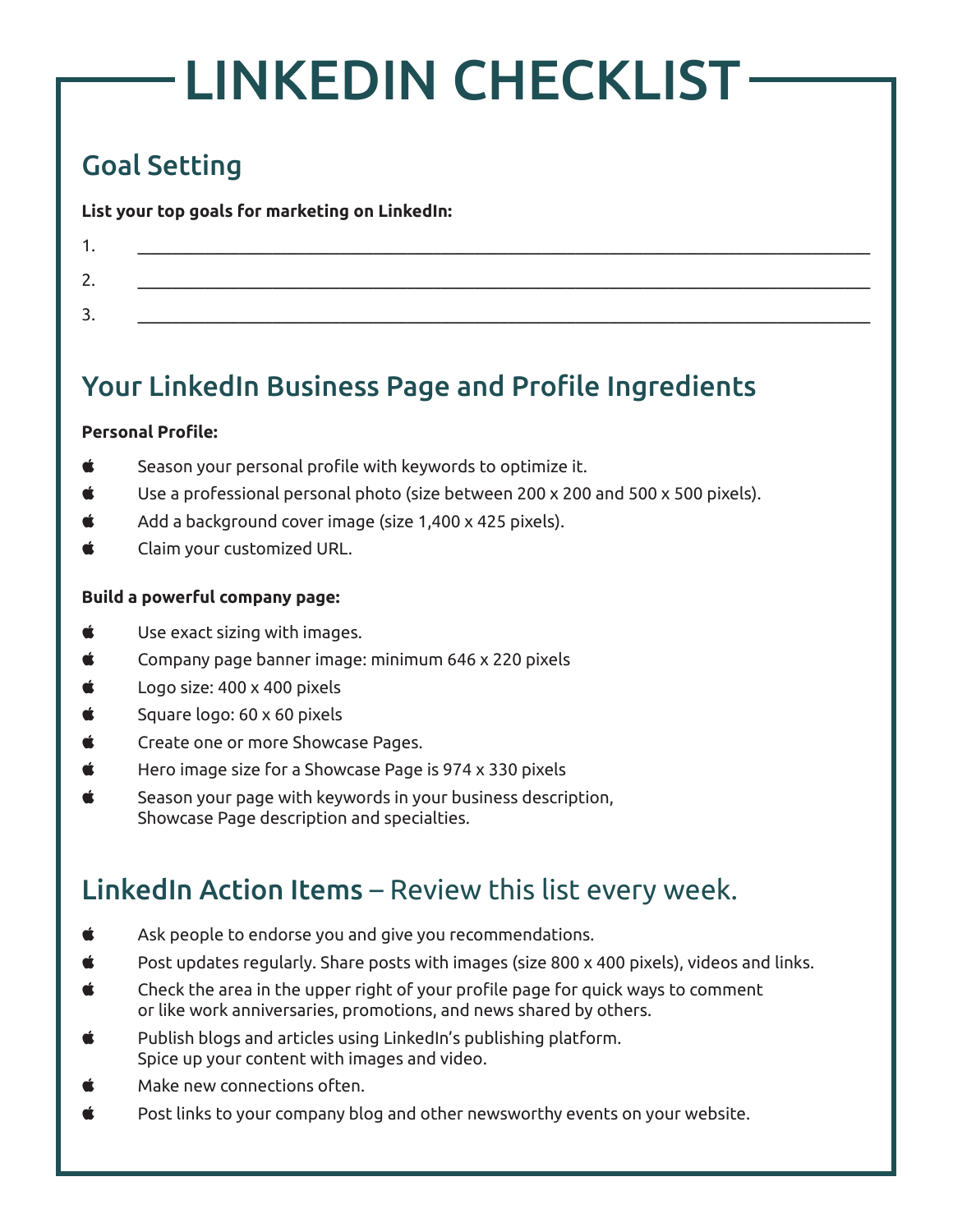## LINKEDIN CHECKLIST

## LinkedIn Action Items – Continued

- Connect with people after a networking event with a personal message if you have their business card.
- Respond to people who like your updates and comments.

#### **Educate your audience. What do you want your followers to learn about your business or brand?**

### Monitor to Improve your LinkedIn Recipe Monthly

#### **Each business is going to want to monitor different metrics based on your own recipes for success. Here are suggestions:**

\_\_\_\_\_\_\_\_\_\_\_\_\_\_\_\_\_\_\_\_\_\_\_\_\_\_\_\_\_\_\_\_\_\_\_\_\_\_\_\_\_\_\_\_\_\_\_\_\_\_\_\_\_\_\_\_\_\_\_\_\_\_\_\_\_\_\_\_\_\_\_\_\_\_\_\_\_\_\_\_\_\_\_\_\_\_\_\_\_\_\_\_\_

\_\_\_\_\_\_\_\_\_\_\_\_\_\_\_\_\_\_\_\_\_\_\_\_\_\_\_\_\_\_\_\_\_\_\_\_\_\_\_\_\_\_\_\_\_\_\_\_\_\_\_\_\_\_\_\_\_\_\_\_\_\_\_\_\_\_\_\_\_\_\_\_\_\_\_\_\_\_\_\_\_\_\_\_\_\_\_\_\_\_\_\_\_

\_\_\_\_\_\_\_\_\_\_\_\_\_\_\_\_\_\_\_\_\_\_\_\_\_\_\_\_\_\_\_\_\_\_\_\_\_\_\_\_\_\_\_\_\_\_\_\_\_\_\_\_\_\_\_\_\_\_\_\_\_\_\_\_\_\_\_\_\_\_\_\_\_\_\_\_\_\_\_\_\_\_\_\_\_\_\_\_\_\_\_\_\_

\_\_\_\_\_\_\_\_\_\_\_\_\_\_\_\_\_\_\_\_\_\_\_\_\_\_\_\_\_\_\_\_\_\_\_\_\_\_\_\_\_\_\_\_\_\_\_\_\_\_\_\_\_\_\_\_\_\_\_\_\_\_\_\_\_\_\_\_\_\_\_\_\_\_\_\_\_\_\_\_\_\_\_\_\_\_\_\_\_\_\_\_\_

\_\_\_\_\_\_\_\_\_\_\_\_\_\_\_\_\_\_\_\_\_\_\_\_\_\_\_\_\_\_\_\_\_\_\_\_\_\_\_\_\_\_\_\_\_\_\_\_\_\_\_\_\_\_\_\_\_\_\_\_\_\_\_\_\_\_\_\_\_\_\_\_\_\_\_\_\_\_\_\_\_\_\_\_\_\_\_\_\_\_\_\_\_

\_\_\_\_\_\_\_\_\_\_\_\_\_\_\_\_\_\_\_\_\_\_\_\_\_\_\_\_\_\_\_\_\_\_\_\_\_\_\_\_\_\_\_\_\_\_\_\_\_\_\_\_\_\_\_\_\_\_\_\_\_\_\_\_\_\_\_\_\_\_\_\_\_\_\_\_\_\_\_\_\_\_\_\_\_\_\_\_\_\_\_\_\_

- $\bullet$  How many people have viewed your profile?
- $\bullet$  Blog content: what blog topics are getting the most views?
- $\bullet$  What blog topics are getting the most engagement?
- What are the job titles and industries of people engaging in your posts?
- Who are your top engagers?
- $\bullet$  How many followers do you have?
- $\bullet$  Have many connections have you gained in the last month?
- What is the demographic of the people following you?

#### **What could you do more of next month?**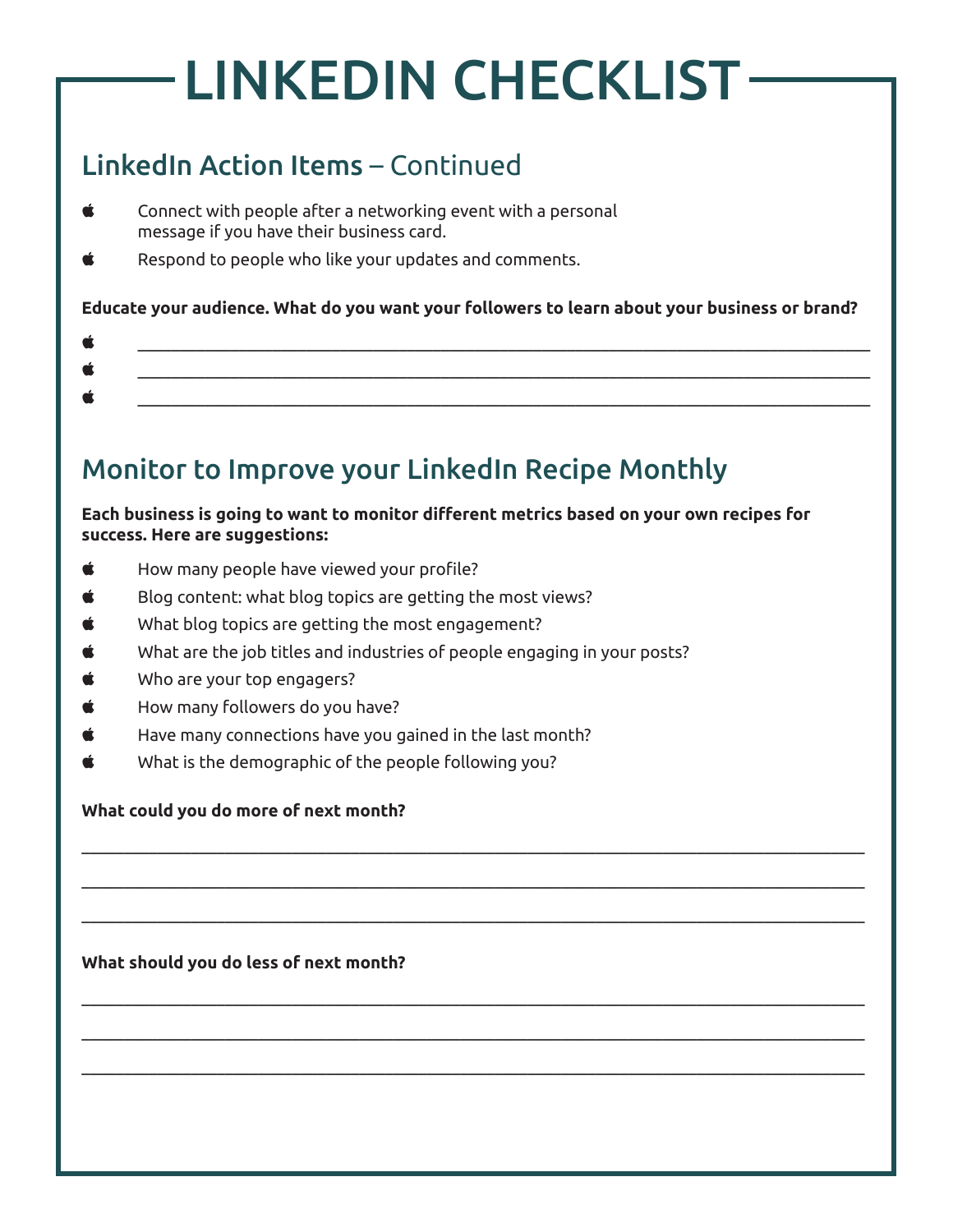## TWITTER CHECKLIST

## Goal Setting

**List your top goals for marketing on Twitter:**

| <u>.</u> .    |  |
|---------------|--|
| ∽<br><u>.</u> |  |

## Twitter Profile Ingredients

- Create a powerful avatar/profile image (size 400 x 400 pixels).
- Add an enticing header image (size 1,500 x 1,500 pixels).
- Season your profile bio with keywords.
- $\bullet$  Tell people why they should follow you in your Twitter bio.
- $\bullet$  Link to your website or blog in your bio.

## Twitter Action Items – Review this list every week.

- $\bullet$  Cook up lots of content: many people share on Twitter 3 or more times a day.
- $\bullet$  Add images to your tweets to make them more visible (size 1,024 x 512 pixels).
- Provide man-on-the-street updates at events.
- $\bullet$  Organize your followers with lists.
- $\bullet$  Connect on Twitter as an event follow-up.
- $\bullet$  Collaborate with other cooks: participate in Twitter chats when possible.
- $\bullet$  Use hashtags to extend the reach of your message.
- $\bullet$  Search by hashtags to measure the pulse in your industry.
- $\bullet$  Create your own branded hashtag.
- Photos representing your product or service (size 940 x 788 pixels).
- $\bullet$  Share links from your blog articles useful to your audience.
- $\bullet$  Engage with others in your community.

#### **Educate your audience. What do you want your followers to learn about your business or brand?**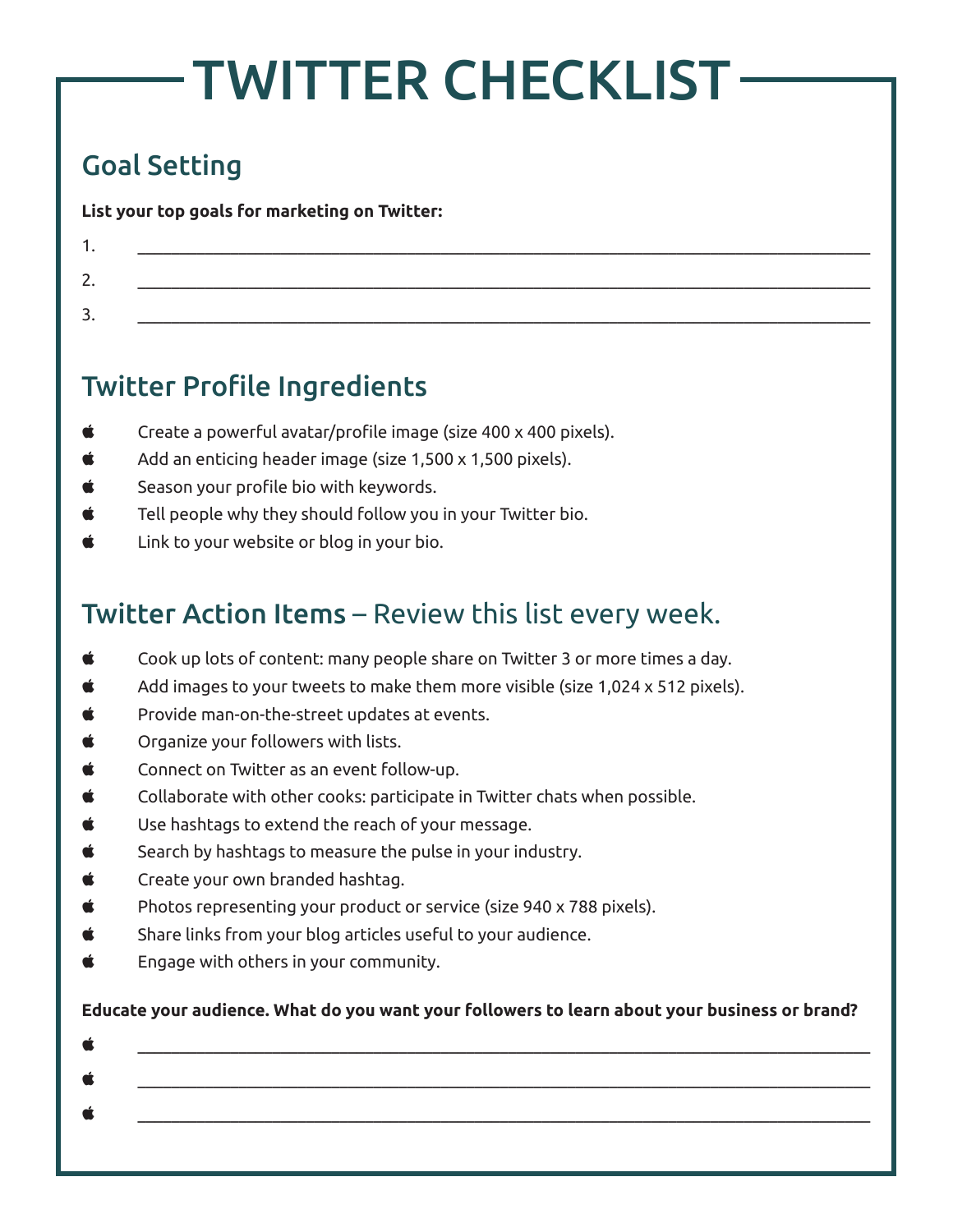## TWITTER CHECKLIST

## Monitor to Improve your Twitter Recipe Monthly

Each business is going to want to monitor different metrics based on your own recipes for success. Here are suggestions:

#### **Track your topline Tweets and Mentions**

- Number of Followers?
- Number of Followers you gained/lost?
- $\bullet$  How many times did you post during the month?

#### **Evaluate your Tweet highlights to see what's working:**

- Which content topics are getting the most reach? What about the best engagement?
- What type of content is getting the most reach and engagement: text, links, photos and video?
- What is the tone of your most popular posts? Are they sharing a feeling? Are they entertaining? Informative?
- When are your posts most popular? What time of day? What days of the week?
- $\bullet$  How much are you engaging with your community?
- What type of engagements are your Tweets getting: comments or likes?
- What type of Tweets are encouraging your followers to comment?
- What visual components are getting the most engagement: photos or videos?
- Which hashtags or hashtag combinations seem to get you the most response?

\_\_\_\_\_\_\_\_\_\_\_\_\_\_\_\_\_\_\_\_\_\_\_\_\_\_\_\_\_\_\_\_\_\_\_\_\_\_\_\_\_\_\_\_\_\_\_\_\_\_\_\_\_\_\_\_\_\_\_\_\_\_\_\_\_\_\_\_\_\_\_\_\_\_\_\_\_\_\_\_\_\_\_\_\_\_\_\_\_\_\_\_\_

\_\_\_\_\_\_\_\_\_\_\_\_\_\_\_\_\_\_\_\_\_\_\_\_\_\_\_\_\_\_\_\_\_\_\_\_\_\_\_\_\_\_\_\_\_\_\_\_\_\_\_\_\_\_\_\_\_\_\_\_\_\_\_\_\_\_\_\_\_\_\_\_\_\_\_\_\_\_\_\_\_\_\_\_\_\_\_\_\_\_\_\_\_

\_\_\_\_\_\_\_\_\_\_\_\_\_\_\_\_\_\_\_\_\_\_\_\_\_\_\_\_\_\_\_\_\_\_\_\_\_\_\_\_\_\_\_\_\_\_\_\_\_\_\_\_\_\_\_\_\_\_\_\_\_\_\_\_\_\_\_\_\_\_\_\_\_\_\_\_\_\_\_\_\_\_\_\_\_\_\_\_\_\_\_\_\_

\_\_\_\_\_\_\_\_\_\_\_\_\_\_\_\_\_\_\_\_\_\_\_\_\_\_\_\_\_\_\_\_\_\_\_\_\_\_\_\_\_\_\_\_\_\_\_\_\_\_\_\_\_\_\_\_\_\_\_\_\_\_\_\_\_\_\_\_\_\_\_\_\_\_\_\_\_\_\_\_\_\_\_\_\_\_\_\_\_\_\_\_\_

\_\_\_\_\_\_\_\_\_\_\_\_\_\_\_\_\_\_\_\_\_\_\_\_\_\_\_\_\_\_\_\_\_\_\_\_\_\_\_\_\_\_\_\_\_\_\_\_\_\_\_\_\_\_\_\_\_\_\_\_\_\_\_\_\_\_\_\_\_\_\_\_\_\_\_\_\_\_\_\_\_\_\_\_\_\_\_\_\_\_\_\_\_

\_\_\_\_\_\_\_\_\_\_\_\_\_\_\_\_\_\_\_\_\_\_\_\_\_\_\_\_\_\_\_\_\_\_\_\_\_\_\_\_\_\_\_\_\_\_\_\_\_\_\_\_\_\_\_\_\_\_\_\_\_\_\_\_\_\_\_\_\_\_\_\_\_\_\_\_\_\_\_\_\_\_\_\_\_\_\_\_\_\_\_\_\_

#### **What could you do more of next month?**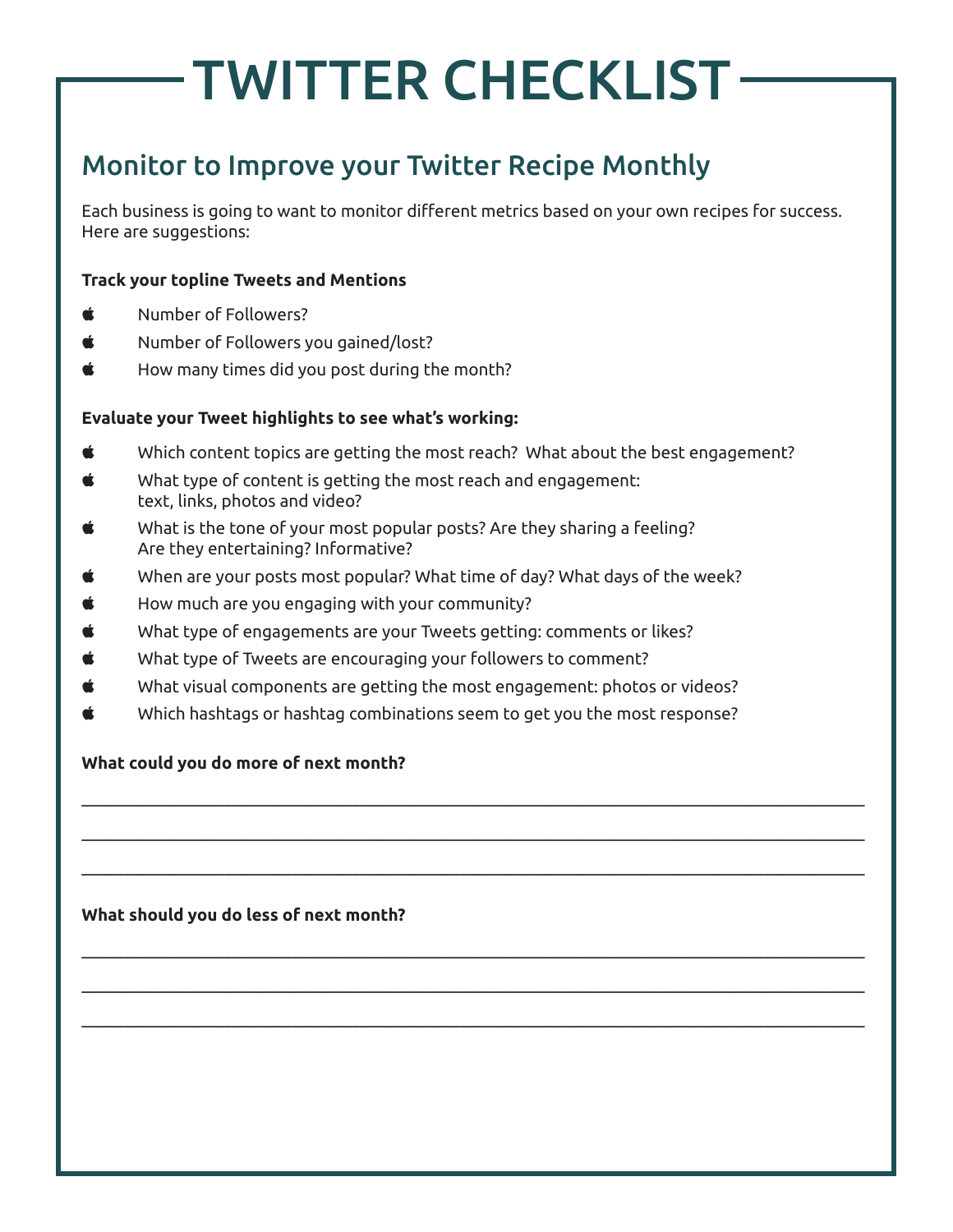## INSTAGRAM CHECKLIST

## Goal Setting

**List your top goals for marketing on Instagram:**

## Instagram Profile Ingredients

- Create an engaging Instagram profile bio with personality (text limit is 150 characters).
- Decide on a business profile or personal profile account.
- Use a tool to track your bio link traffic for personal profiles.
- $\bullet$  Stand out with a creative profile photo (size 1,080 x 1,080 pixels).
- $\bullet$  Don't be afraid to use emoticons.

#### **Additional Ingredients for a Business Profile**

- Contact button with your phone number, email or location
- $\bullet$  Connection to your Facebook business page

### Instagram Action Items – Review this list every week.

- Provide a mix of content with both images and video.
- $\bullet$  Create an image library of usable content.
- Devise a hashtag strategy and use hashtags with a purpose.
- $\bullet$  Create a branded hashtag and use it consistently.
- Weave a theme throughout your postings.
- $\bullet$  Incorporate trending hashtags when possible.
- $\bullet$  Add memorable quotes to images.
- $\bullet$  Host a photo campaign or occasionally run an Instagram contest.

#### **Educate your audience. What do you want your followers to learn about your business or brand?**